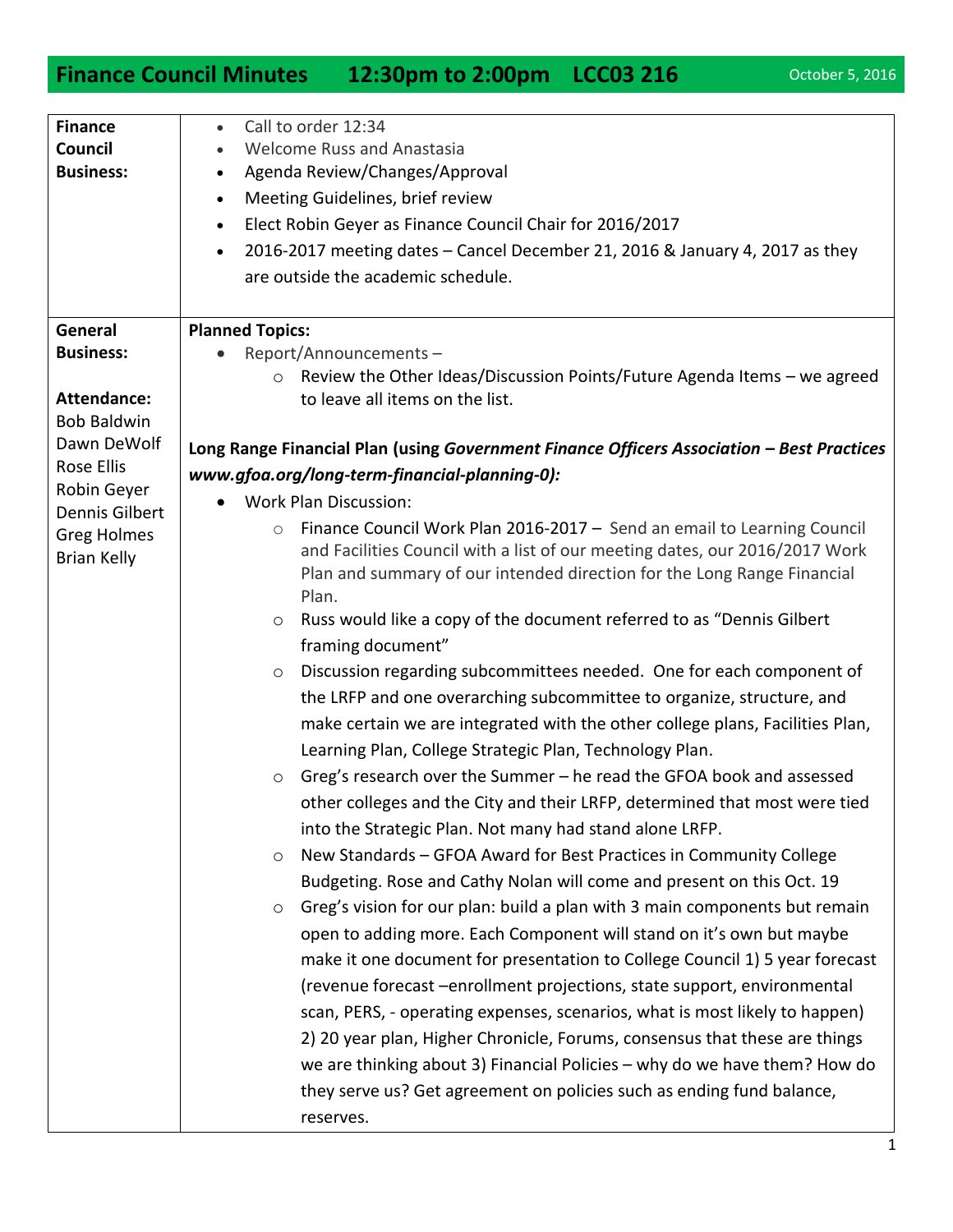## **Finance Council Minutes 12:30pm to 2:00pm LCC03 216** October 5, 2016

|                                | Establish a planning guide, finish up the audit, budget schedules, balanced by<br>$\circ$              |
|--------------------------------|--------------------------------------------------------------------------------------------------------|
|                                | auditor, what are our fund balances, touch base on our metrics, early                                  |
|                                | November budget projections current year, roll into a 5 yr financial forecast                          |
|                                | and 5 yr expenditure                                                                                   |
|                                | Use of key financial metrics and performance metrics<br>$\circ$                                        |
|                                | Make metrics we are currently tracking more transparent and visible<br>O                               |
|                                | Post everything to our web pages linking to all the other plans<br>$\circ$                             |
|                                | Budget schedules from FY 2015/2016 audit to October 19 meeting<br>$\circ$                              |
|                                | <b>Other Ideas/Discussion Points/Future Agenda Items:</b>                                              |
|                                | <b>Staffing reports</b><br>$\circ$                                                                     |
|                                | Unit Planning data<br>$\circ$                                                                          |
|                                | Budget docs - acronym list<br>$\circ$                                                                  |
|                                | Review of ancillary Services and Programs, connected to tuition discussion                             |
|                                | $\circ$<br>CTE vs transfer credit, depth and breadth of instructional offerings                        |
|                                | $\circ$                                                                                                |
|                                | Student FTE by Term<br>$\circ$                                                                         |
|                                | Price point analysis<br>$\circ$                                                                        |
|                                | Analysis of minimum wage increase implications and workstudy jobs<br>$\circ$                           |
|                                | OPE - Cheat sheet that explains line items<br>$\circ$                                                  |
|                                | Enrollment Process Review - ACRAO Report<br>$\circ$                                                    |
|                                | https://blogs.lanecc.edu/strategicenrollmentmanagement/info/enrollment-                                |
|                                | process-review/                                                                                        |
|                                | Review Finance Council's relationship with the Budget and Finance<br>$\circ$                           |
|                                | Subcommittee and budget development process                                                            |
|                                |                                                                                                        |
|                                |                                                                                                        |
| <b>ACTION</b><br><b>ITEMS:</b> |                                                                                                        |
| <b>Adjourn</b>                 | 1:35 <sub>pm</sub><br>$\bullet$                                                                        |
| <b>Meeting</b>                 | October 5, 2016 October 19, 2016 November 2, 2016 November 16, 2016                                    |
| <b>Schedule</b>                | December 7, 2016 *December 21, 2016 *January 04, 2017 January 18, 2017                                 |
| (12:30pm-                      | February 1, 2017 February 15, 2017 March 1, 2017 March 15, 2017 April 5, 2017 April                    |
| 2:00 <sub>pm</sub> in          | 19, 2017 May 3, 2017 May 17, 2017 June 7, 2017                                                         |
| $03/216$ :                     |                                                                                                        |
|                                | *canceled - outside the academic schedule                                                              |
| Membership                     | VP for College Services $(1)$ – Brian Kelly<br>$\bullet$                                               |
| for                            | VP for Academic and Student Affairs (1) - Dawn DeWolf                                                  |
| 2015-2016:                     | Chief Financial Officer (1) - Greg Holmes<br>$\bullet$<br>Classified (2) - Bob Baldwin and Robin Geyer |
|                                | $\bullet$<br>Faculty (2) - Dennis Gilbert and vacant<br>$\bullet$                                      |
|                                |                                                                                                        |